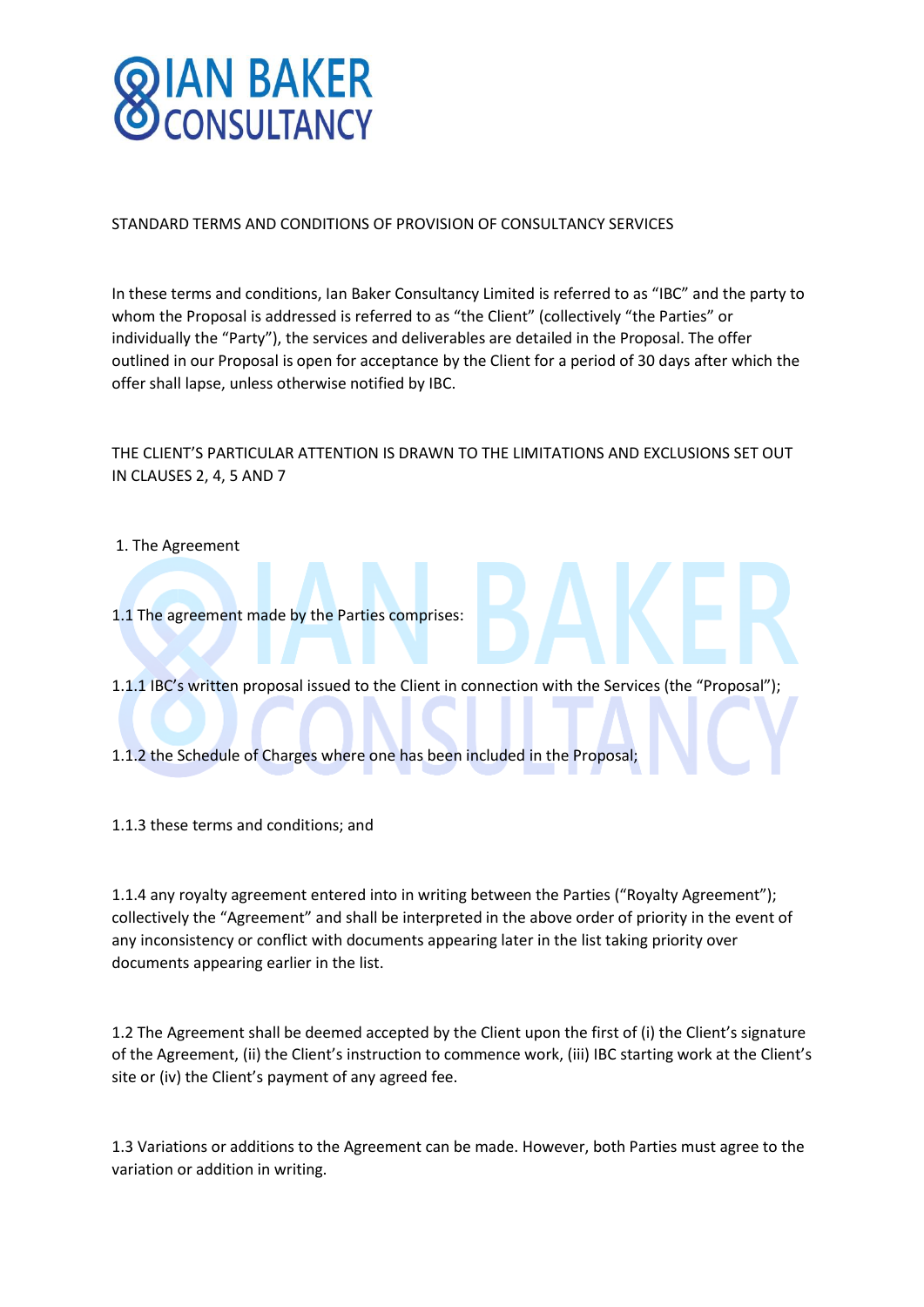

2. Provision of Services and Deliverables

2.1 IBC undertakes that it will perform the services and supply the deliverables expressly described in the Proposal ("the Services") with reasonable skill and care and in a good and workmanlike manner.

2.2 IBC will use consultants with appropriate skills and experience for the provision of the Services. IBC may only replace those consultants with consultants of suitable experience and suitability.

2.3 IBC agrees to deliver the Services within a reasonable time. Both Parties will use all reasonable endeavours to meet any target date, project plan or time table referred to in the Agreement ("Date").

2.4 The Client acknowledges and agrees that where IBC designs, builds, develops, delivers, customises or integrates any product or other deliverable provided as a part of the Services (including without limitation software) it does so as a consultant providing services and not as a supplier or manufacturer of goods. Any supply of goods by IBC shall be governed by IBC's Standard Terms of Supply (available upon request)

3. Client's Obligations

3.1 IBC may need access to the Client's facilities, information, tools and resources for and during the provision of the Services. If so requested by IBC, the Client, without charge to IBC, will provide access to these to the extent reasonably requested by IBC and shall co-operate with IBC to the extent reasonably required to achieve the objectives set out in the Agreement. The Client shall further make decisions and inform IBC of the results of those decisions when IBC reasonably requests it to do so for IBC's performance of the Services.

3.2 The Client acknowledges that, in giving any opinion or advice in the course of provision of the Services, IBC relies on the information about the Client or any project described in the Proposal provided to it by the Client and does not seek to establish the reliability of such information; accordingly, the Client:

3.2.1 undertakes to provide complete and accurate information about itself and about any such project which is or may be relevant to the Services and to provide such other information as IBC may reasonably request; and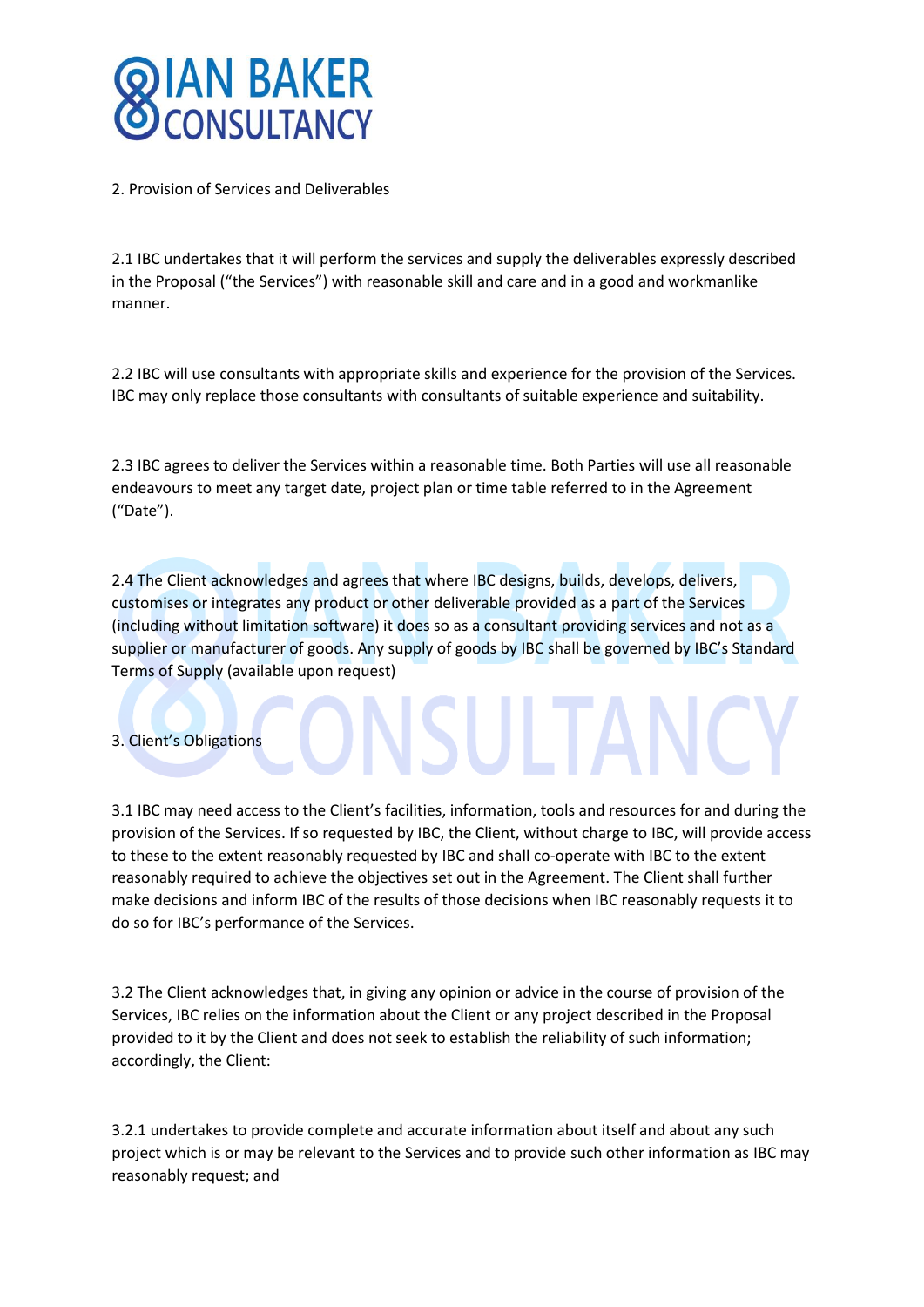# **IAN BAKER**

3.2.2 warrants that any such information provided is accurate, complete and not misleading.

3.3 To the extent applicable, the Client undertakes to comply with WEEE Regulations 2006 and bear all costs of such compliance including but not limited to the treatment, recovery and disposal of all WEEE.

#### 4. Fees and Payment

4.1 The Agreement sets out the proposed fees, costs and expenses for the Services ("the Price"). Fees based on time and materials or on an estimate do not constitute a fixed price. IBC may increase the Price (i) on each occasion that the meeting of any Date is delayed by the Client for 3 months or more; and (ii) to reflect any variation to the Proposal requested by the Client; and (iii) to reflect any increase in raw materials, supplier costs or any currency fluctuation.

4.2 All fees, costs and expenses referred to in the Agreement are inclusive of VAT, sales and similar taxes of any kind.

4.3 Subject to clause 4.4, unless otherwise set out in the Proposal the Price shall be payable in two instalments as follows: (i) as to 50%, on acceptance of the Agreement; and (ii) as to 50% on completion of the Services.

4.4 IBC may invoice the Client for Services performed notwithstanding completion of the Services has been delayed by the Client's failure to meet any Date

4.5 Unless otherwise agreed in writing, the Client shall pay all fees, costs and expenses related to the Services upon presentation of IBC's invoice.

4.6 If any invoice is not paid in full and cleared funds within 14 days from presentation, IBC may suspend performance of the Services and / or charge interest at the rate provided by the Late Payment of Commercial Debts (Interest) Act 1998 on any overdue amount from the due date until the date of actual payment of the overdue amount, whether before or after judgment.

5. Limitations and Exclusions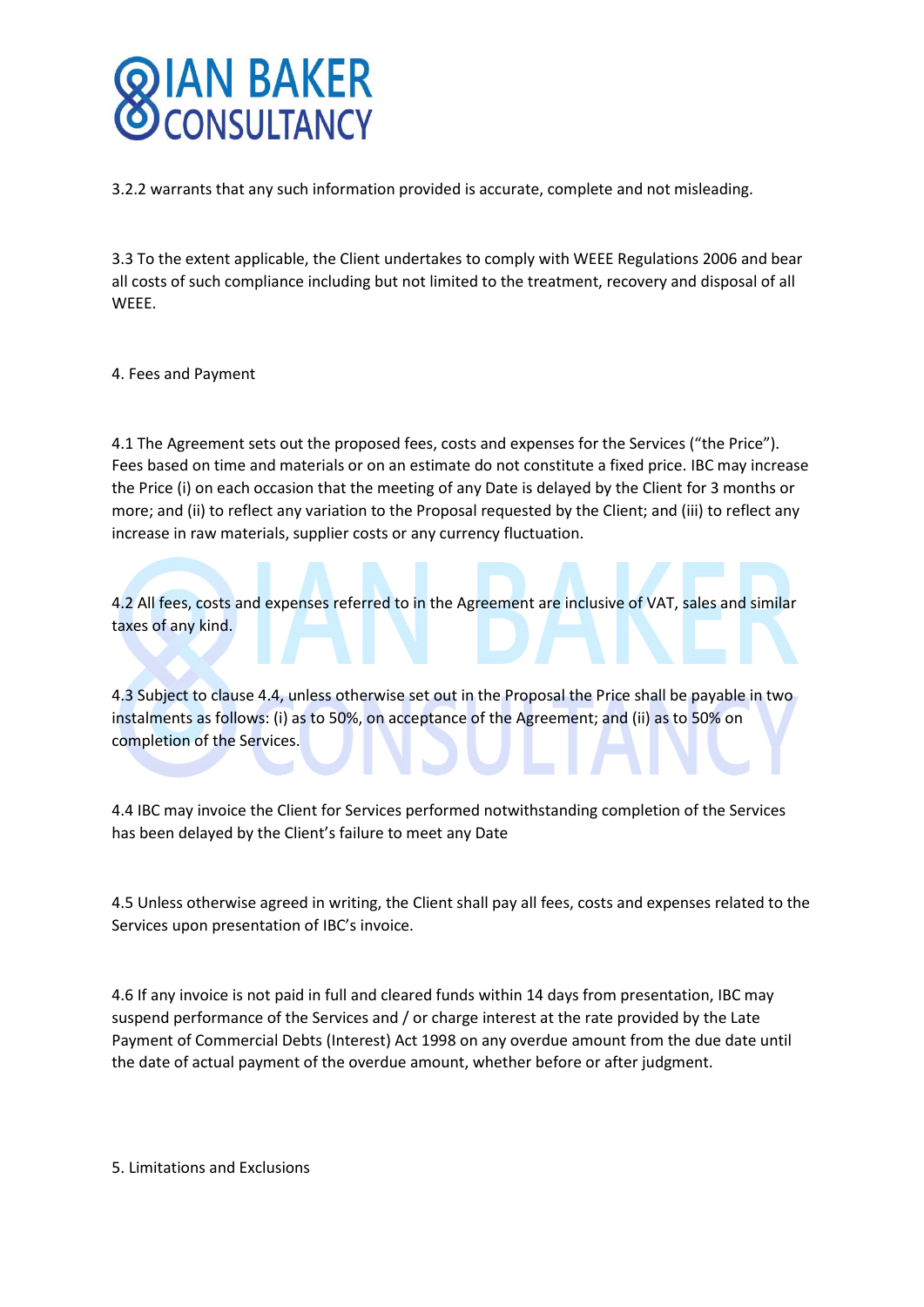# **THAN BAKER**

5.1 Each Party accepts liability without limit for death or personal injury to any person due to its negligence or the negligence of its employees.

5.2 In respect of any liability other than those falling within clause 5.1 above and subject to clause 5.4, each Party's total liability arising out of or in connection with the Agreement shall not exceed in aggregate 100% of the total fees payable by the Client under this Agreement.

5.3 Neither Party shall in any circumstances be liable to the other whether in contract, tort (including negligence) or otherwise for any loss of profit, loss of contracts, loss of benefit, loss of production, loss of availability, loss of data, loss of anticipated savings, loss of reputation, loss of goodwill or loss of use suffered or incurred directly or indirectly by the other Party, any consequential, indirect or special loss or damage howsoever arising and of whatsoever nature or any punitive or exemplary damages.

5.4 Nothing in this Clause 5 shall affect or limit the Client's obligation to pay sums properly due under the Agreement.

5.5 The express terms of this Agreement shall apply in place of all warranties, conditions, terms, representations, statements, undertakings and obligations whether expressed or implied by statute, common law, custom, usage or otherwise, all of which are excluded to the fullest extent permitted by law.

5.6 IBC shall not in any circumstances be liable to the Client for any loss or damage resulting from a modification of, adjustment or repair to the results of the Services or from any use by the Client of such results in a manner outside the reasonable contemplation of the Parties at the time the Agreement was made. Any such modification, adjustment, repair or use shall be undertaken at the Client's sole risk.

5.7 IBC shall have no liability to the Client to the extent that such liability would not have arisen but for a breach by the Client of its obligations under the Agreement and without limiting the foregoing IBC shall not be liable for any failure to meet any Date if such failure would not have occurred but for the Client's failure to meet any Date or for the Client's breach of the Agreement.

5.8 IBC shall not be liable for any defect, wastage or other loss whatsoever in, of or arising from equipment, hardware or software or other items or made available to IBC by the Client ("Client Materials") which shall be held, worked on and used at the Client's risk.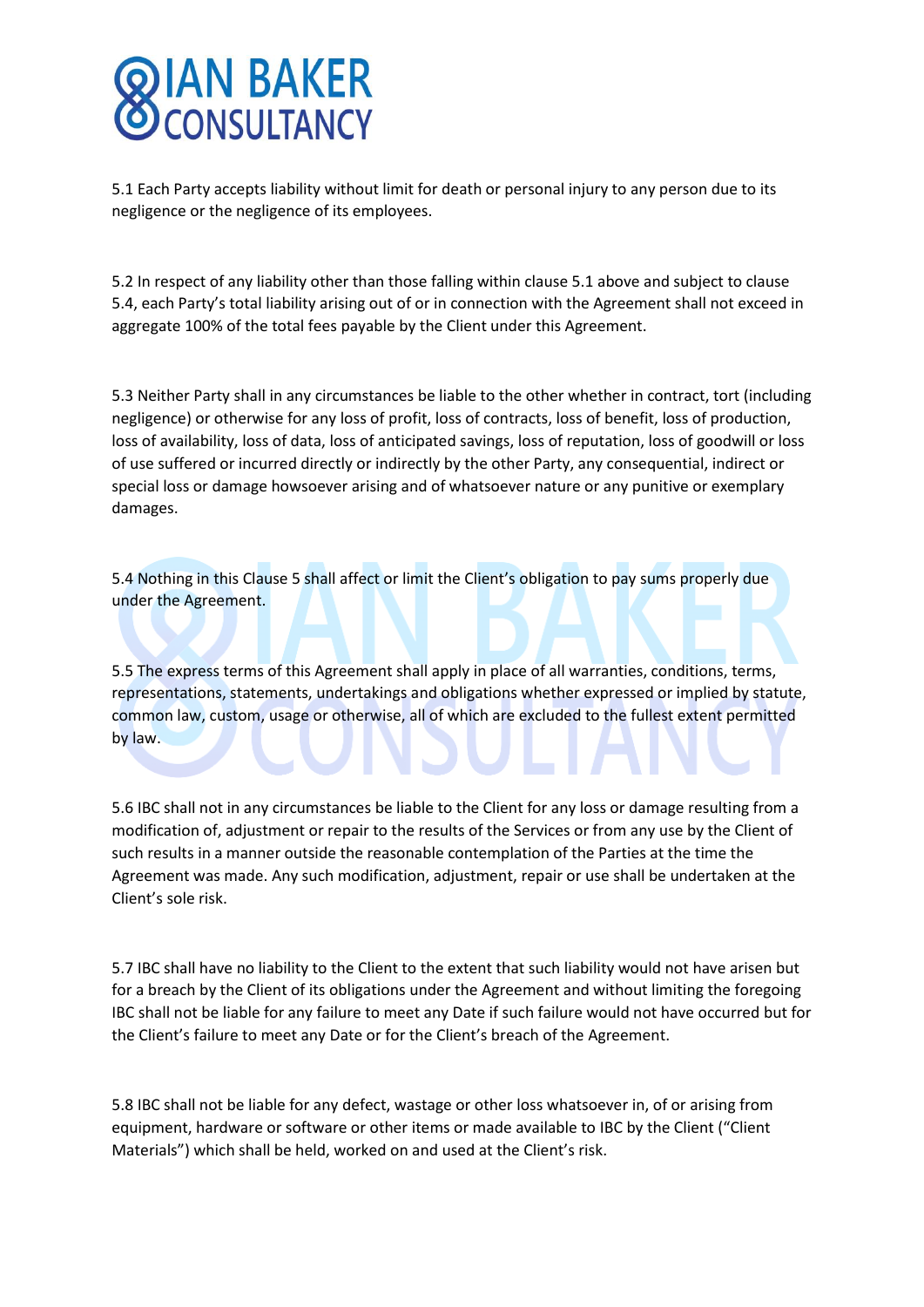# **IAN BAKER**<br>CONSULTANCY

5.9 IBC shall not be responsible for any loss, damage, cost or expense arising from, or from any defect, mistake or inaccuracy in any Client Materials or information specified or supplied by the Client; any loss, damage, cost or expense arising there from shall be for the sole account of the Client.

5.10 IBC's liability for Client Materials specified or provided to IBC by the Client or otherwise held or worked on by IBC on behalf of the Client shall be limited to the lesser of the basic raw material cost of the materials or an independent external valuation of such materials.

5.11 Nothing in this Agreement shall limit a Party's liability for fraud, fraudulent misrepresentation or deceit.

6. Intellectual Property and Rights of Use

6.1 Intellectual Property ("IP") means patents, rights to inventions, registered designs, copyright and related rights, database rights, design rights, topography rights, trade secrets, rights in unpatented know-how, rights of confidence and any other intellectual property rights of any nature including all applications, all rights to apply for and renewals or extensions of such rights and all similar or equivalent rights or forms of protection which subsist or will subsist now or in the future in any part of the world.

6.2 IP and rights to IP which the relevant Party can demonstrate is either already held by it at the date of the Agreement or at any time on or before the relevant time has been acquired or developed by it after the date of this Agreement entirely independently of the Services and of use of any Confidential Information of the other Party, and all modifications thereto and derivative versions thereof created at any time ("Background IP") shall remain the property of that Party.

6.3 The Client hereby grants to IBC a royalty-free, non-exclusive, non-transferable licence to use the Client's Background IP as required to allow IBC to perform its obligations under the Agreement.

6.4 Subject to clause 6.5, to signature of the Royalty Agreement and to payment by the Client of the Price in full and cleared funds, IBC shall assign to the Client IP, other than Background IP, created or developed by IBC exclusively in the course of performance of the Services ("Foreground IP").

6.5 It shall be a condition of the assignment made pursuant to clause 6.4 that the Client shall not enter into a contract with a third party for the manufacture and/or supply of goods embodying all or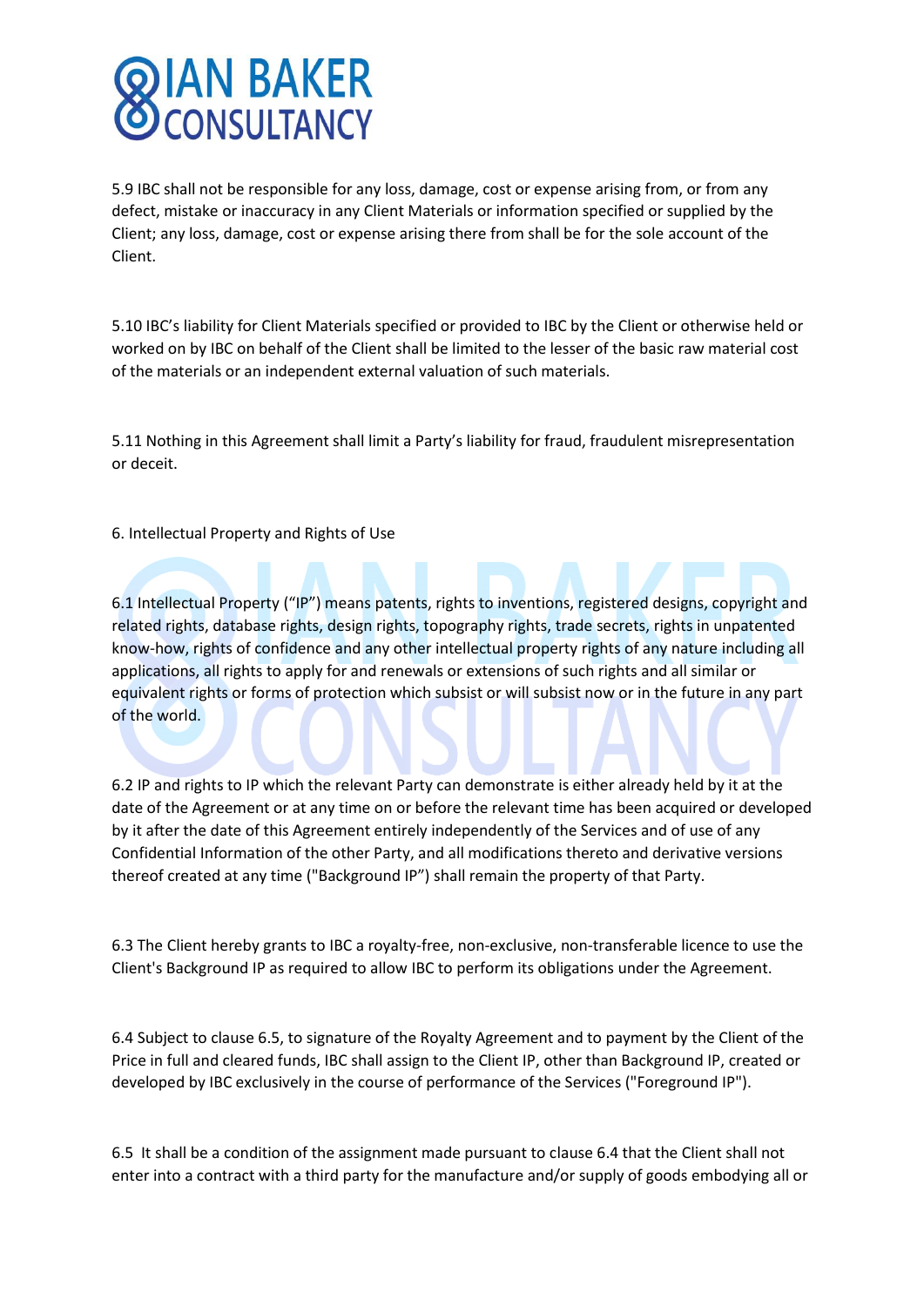### AN BAKER **CONSULTANCY**

any part of the Foreground IP unless and until it has given to IBC not less than 30 days' notice of its intention to enter into such a contract and IBC has not by the expiry of such notice confirmed to the Client in writing that it wishes to accept a contract on the same or materially similar terms: if IBC does so confirm, the parties shall negotiate the terms of such contract promptly and in good faith.

6.6 The Client shall grant to IBC a royalty-free, non-exclusive, non-transferable licence to use the Foreground IP for IBC's marketing purposes; IBC shall submit such marketing materials to the Client for approval in advance (such approval not to be unreasonably withheld or delayed).

6.7 Where the Deliverables comprise or include software the IP in which is Background IP, the Client shall not unless otherwise agreed in writing:

6.7.1 copy adapt or reverse compile the whole or any part of the software other than solely for the purposes expressly permitted by and in accordance with section 50B(2) or section 296A(1) of the Copyright Designs and Patents Act 1998;

6.7.2 assign, transfer, sell, lease, rent, charge or otherwise deal in or encumber the software or use the software on behalf of any third party or make available the same to any third party;

6.7.3 remove or alter any copyright or other proprietary notice on any permitted copy of the software; 6.7.4 receive or be entitled to the source code.

7. Forecasts and Recommendations / Third Party Services

7.1 Statements made by IBC relating to the Services, and all recommendations, opinions surveys and forecasts (together "Forecasts") in the Agreement, or any report, presentation or other communication are made in good faith on the basis of information available at the time and such Forecasts are addressed only to the Client. Whilst IBC will use reasonable skill and care in the preparation of such Forecasts, neither IBC nor any consultant employed or engaged by IBC shall have any liability in relation to losses or damage incurred as a result of or in relation to the Client's reliance on such opinions or recommendations and Client acknowledges that such liability is a business risk of the Client.

7.2 Implementation of the results of the Services and the Client's completion of any project of which the Services form part may require the involvement or supervision of or giving advice to third parties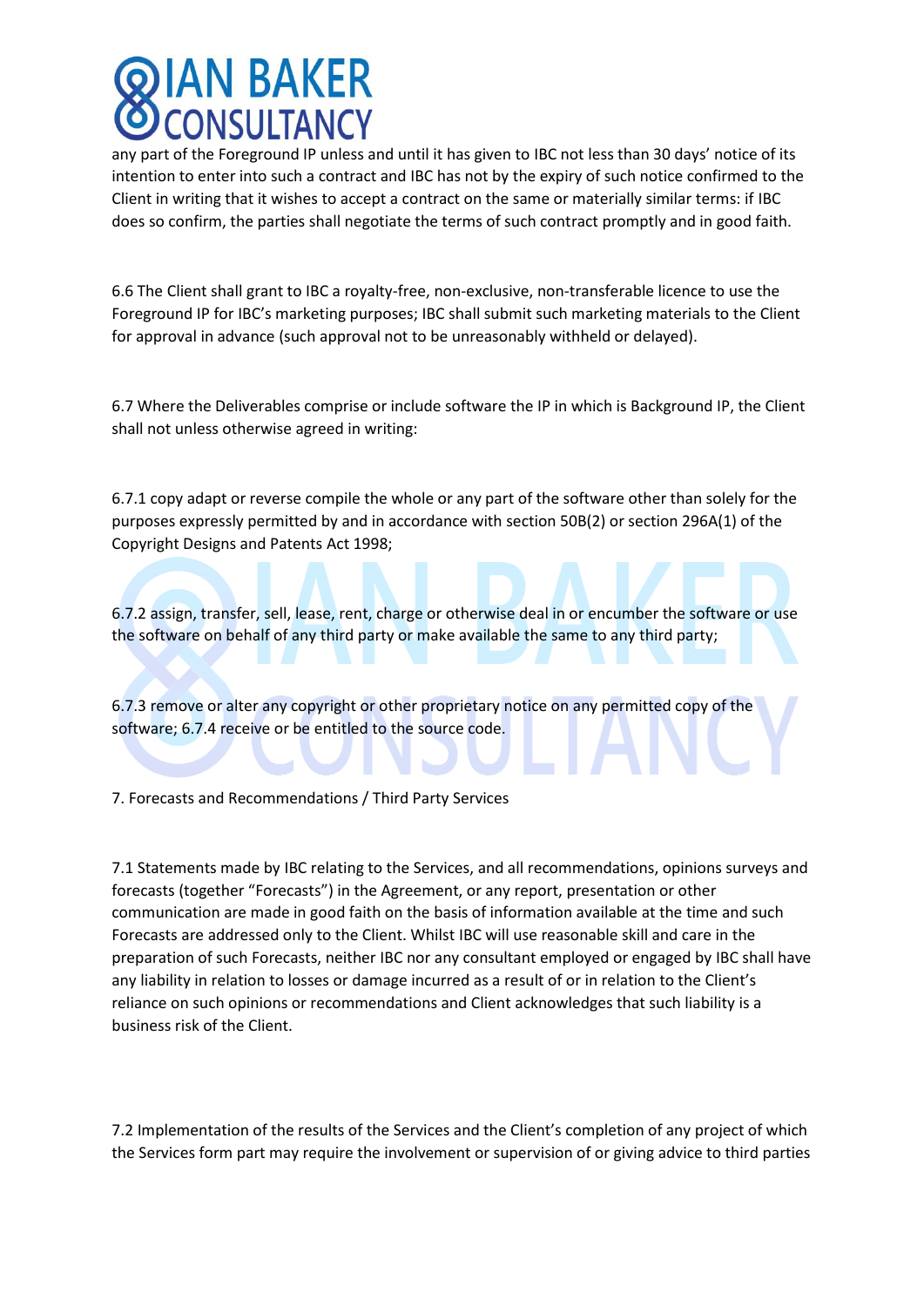## AN BAKER **CONSULTANCY**

engaged by the Client. IBC strongly recommends that the Client obtain independent advice before entering into any legally binding commitment with any such third parties.

7.3 IBC may, during its performance of the Services, make statements about or recommendations of third party products, software, equipment or services. IBC gives no warranty in relation to such products, software, equipment or services, and the Client shall rely solely on the warranties and remedies provided by any such third party with whom it may contract.

7.4 Without limiting any other provision of these terms and conditions, IBC will use reasonable endeavours to assist the Client to minimise risk and additional cost or delay relating to the involvement in the Client's project of any third parties involved in manufacturing or the provision of other services or goods to the Client: in no circumstance shall IBC be liable for any failure by any such third party to supply goods or perform services within particular timescales or to particular specifications.

7.5 Where the Services include the provision of software, the Client acknowledges that all software contains errors or defects and that the presence of errors or defects in software in particular does not mean that the Services have been performed negligently or in breach of contract. Accordingly, debugging, error correction or other remedial work will be at the Client's cost.

#### 8. Termination

8.1 Either Party may at any time and without cause terminate the Agreement on giving 30 days' written notice of termination to the other Party.

8.2 Upon termination under clause 8.1, the Client shall pay IBC all sums due in respect of the Services provided and expenses incurred prior to termination.

8.3 Either Party may terminate the Agreement forthwith by written notice if the other Party commits an act of bankruptcy or goes into liquidation or is put into liquidation (other than for a proper commercial purpose and whilst solvent) or a receiver is appointed or an administration order is made in respect of it.

8.4 Either Party may terminate the Agreement forthwith by written notice if the other Party commits a material breach of the Agreement and has failed to remedy the breach within 30 days of receipt of a written notice from the other Party identifying that the breach has occurred.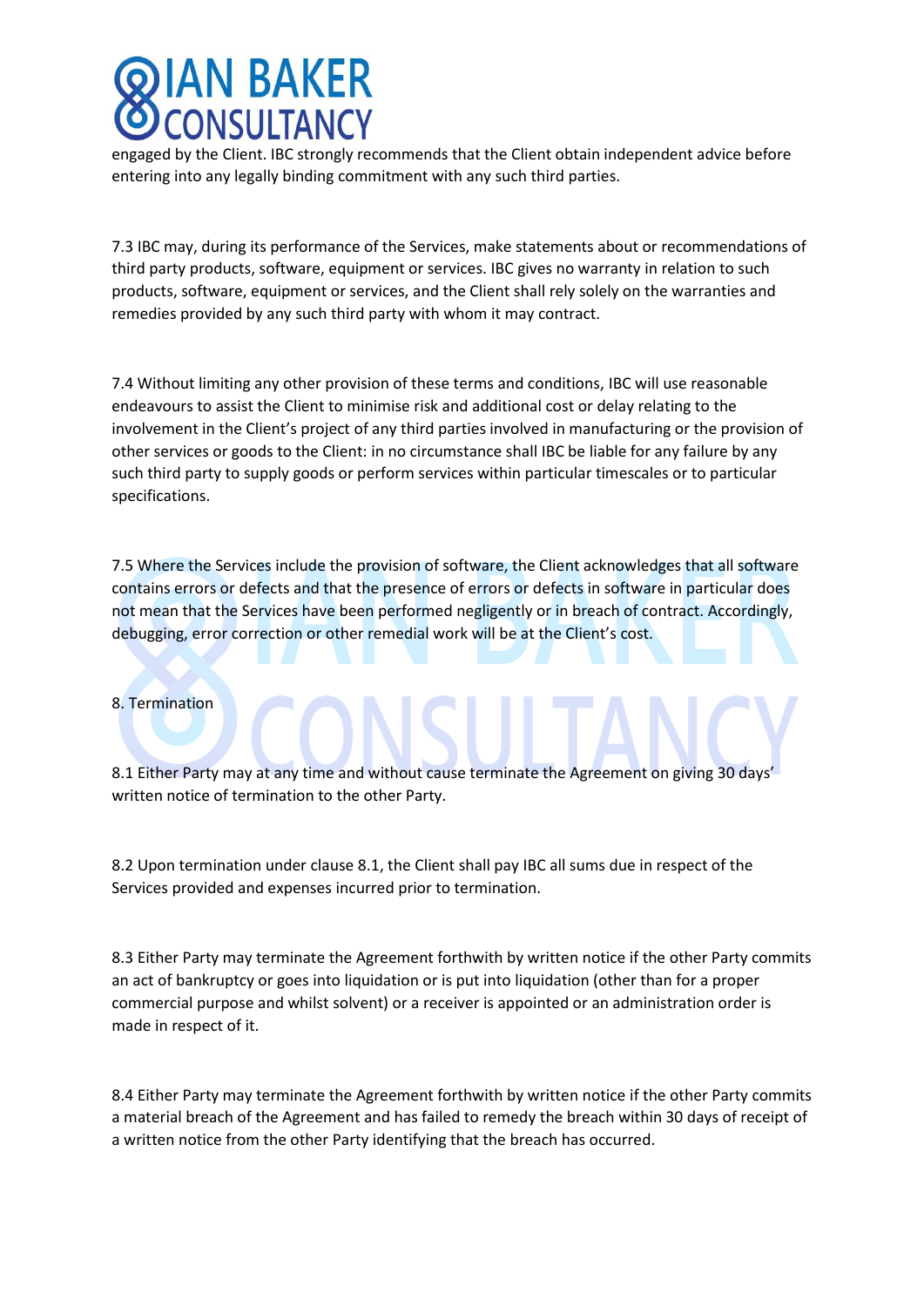

8.5 Termination shall not affect any accrued rights or liabilities arising out of the Agreement.

9. Non-Solicitation

The Client shall not, either during the provision of the Services or for a period of six months from completion, employ or offer employment to any member of IBC's project team. This shall not prevent the Client from employing or offering employment to a member of IBC's project team who responds to an advertisement in the media.

10. Third Party Rights

No person or entity other than the Client shall have any rights to enforce any of the terms of the Agreement against IBC.



Neither Party shall assign the Agreement without the other Party's prior written consent (not to be unreasonably withheld or delayed).

#### 12. Publicity

12.1 The Client agrees that IBC may:

12.1.1 refer to the Client on its client lists; and

12.1.2 refer to the nature of the Services contracted for provided that the Client is not identified.

12.2 Neither Party shall make any statement about the Services to the press or the public without the other Party's written consent.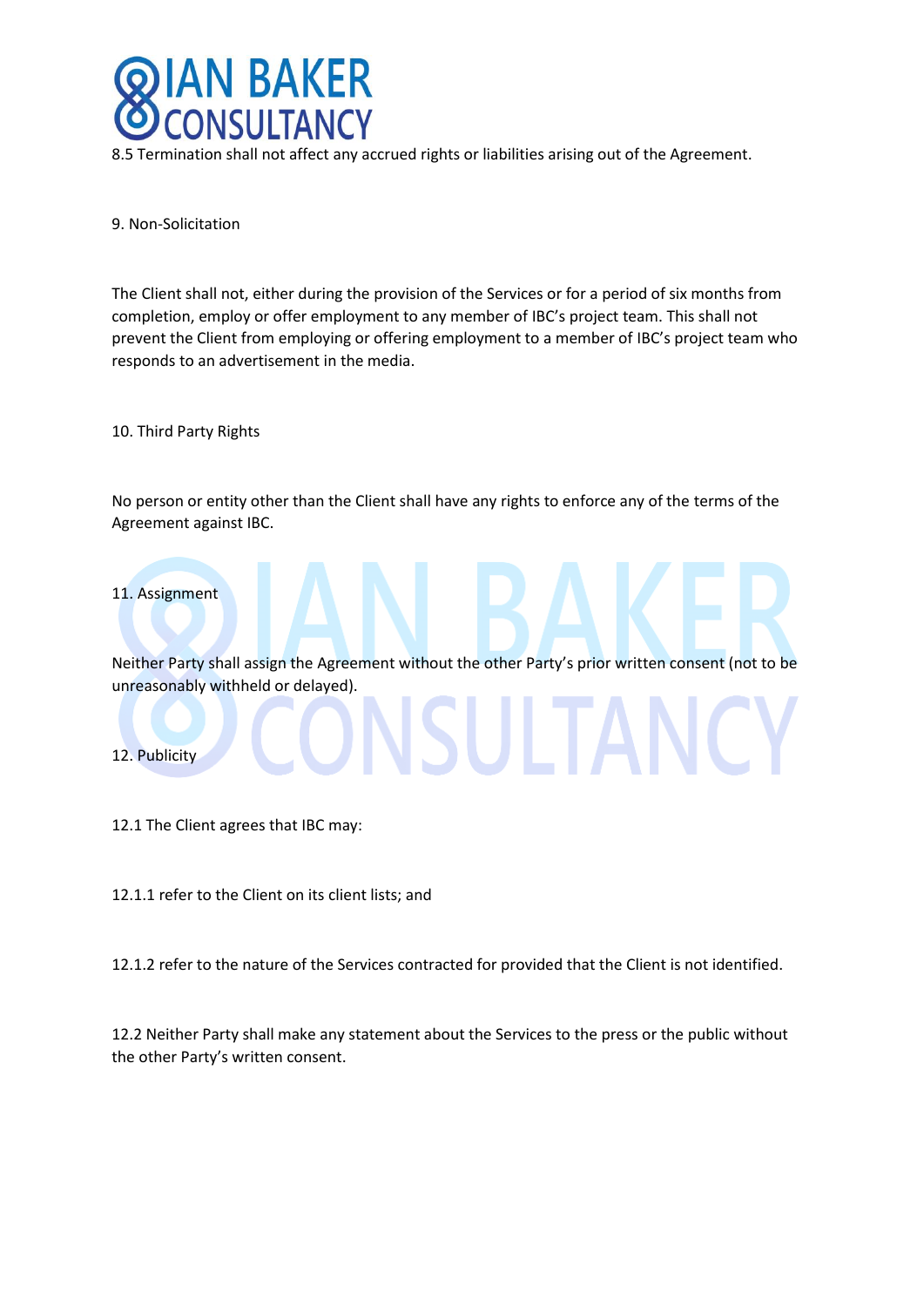

No failure, delay or indulgence by either Party in exercising any power or right under the Agreement shall operate as a waiver of that power or right.

14. Notices

14.1 Where the Client is required to give notice in writing to IBC, the notice must be addressed to the individual who signed the Agreement at the address set out in the Agreement with a copy to the Managing Director at the then current registered office address of IBC.

14.2 Where IBC is required to give notice in writing to the Client, the notice will be addressed to the person who signed the Agreement (or that person's successor) at the address stated in the Agreement (or current place of business if IBC knows this to be different).

14.3 All notices in writing must be sent by post or delivered by hand to the addressee.

14.4 In the absence of evidence of earlier delivery:

14.4.1 a notice sent by post will be deemed to have been served two business days after posting;

14.4.2 a notice delivered by hand will be deemed received on delivery.

15. Force Majeure

Neither IBC nor the Client will be liable for any failure to perform their obligations, or delay in the performance of their obligations, if the failure or delay is due to causes outside their reasonable control.

16. Severability